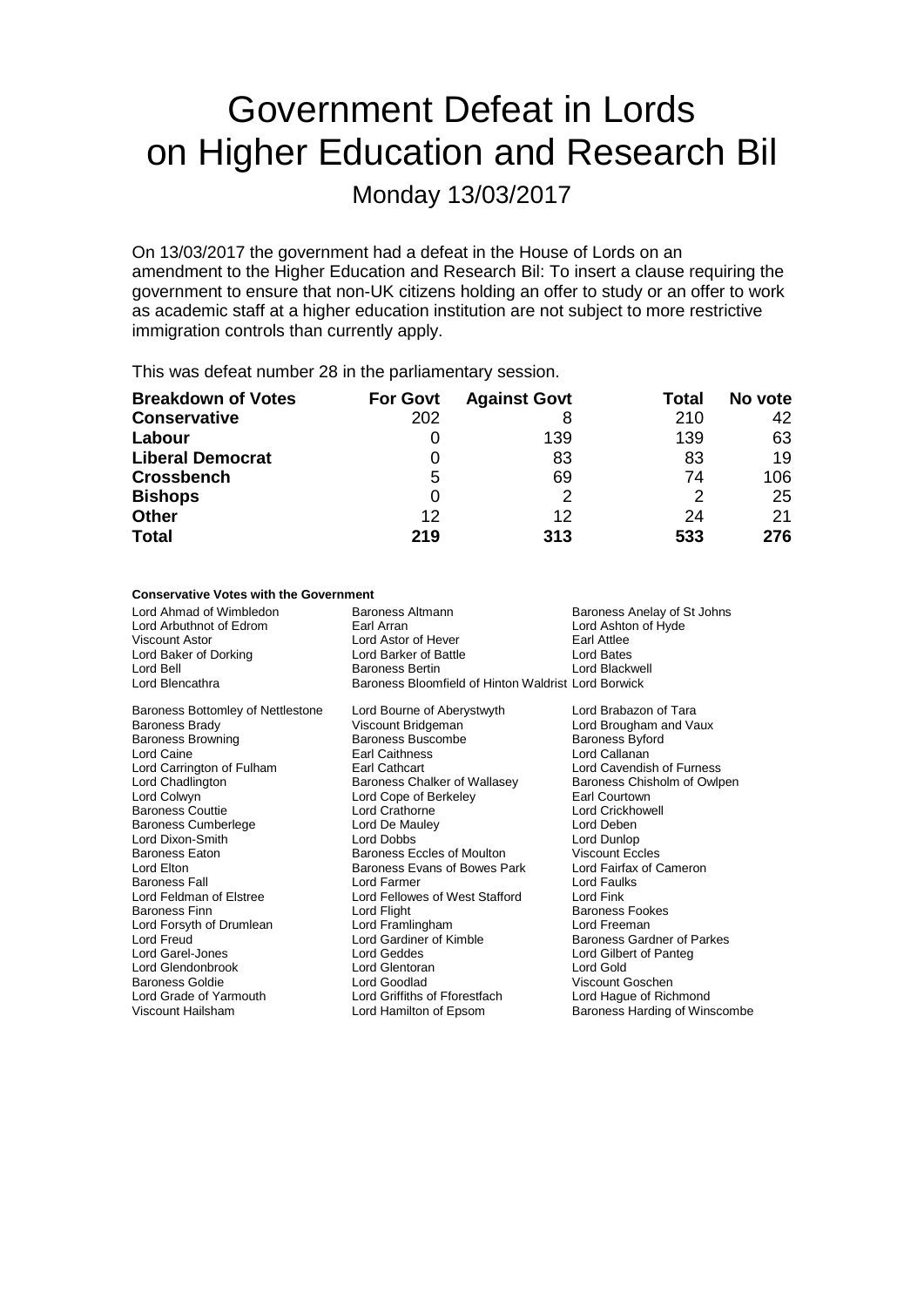Lord Lansley **Lord Lawson of Blaby**<br> **Lord Lingfield**<br>
Lord Lingfield Lord Mackay of Clashfern Lord Magan of C<br>
Baroness Manzoor Lord Marlesford Lord Renfrew of Kaimsthorn Lord Risby<br>
Baroness Rock Lord Rotherwick Baroness Shephard of Northwold Viscount Younger of Leckie

Lord Harris of Peckham Lord Hayward<br>
Lord Henley Lord Higgins Lord Higgins Lord Hill of Oare Lord Higgins **Lord Hill of Oareford**<br> **Baroness Hooper Lord Horam** Lord Hodgson of Astley Abbotts Baroness Hooper **Lord Horam**<br>
Lord Howard of Rising **Baroness Hooper** Lord Hunt of Wirral Lord Howard of Rising<br>
Lord Howard of Rising Earl Howe Earl Howe<br>
Lord James of Blackheath Baroness Jenkin of Kennington Lord Jopling Lord James of Blackheath Baroness Jenkin of Kennington Lord Jopling<br>Lord Keen of Elie Lord King of Bridgwater Lord Kirkham Lord King of Bridgwater<br>
Lord Lamont of Lerwick<br>
Lord Lang of Monkton Lord Kirkhope of Harrogate Lord Lamont of Lerwick Lord Lang of Monkton Lord Lang of Monkton Lord Lang of Monkto<br>Lord Lansley Lord Lamont of Lerwick Lord Lang of Monkton Lord Lang of Monkton Lord Lang of Murley **Lord Lingfield Lord Liverpool**<br>
Marquess of Lothian **Earl Lord Lupton** Lord Lloyd-Webber **Marquess of Lothian** Lord Lupton<br>Lord Mackay of Clashfern Lord Magan of Castletown Lord Mancroft Baroness Manzoor Lord Marlesford Lord Maude of Horsham Baroness McGregor-Smith Lord McInnes of Kilwinning Baroness McIntosh of Pickering<br>Baroness Mobarik Baroness Mone Lord Moore of Lower Marsh Baroness Mone **Carolina Baroness Mone Lord Moore of Lower Marsh**<br>
Lord Moynihan **Lord Naseby** Baroness Morris of Bolton Lord Moynihan Lord Naseby Lord Nash **Baroness Neville-Jones** Baroness Neville-Jones Baroness Neville-<br>Baroness Newlove **Baroness Nicholson of Winterbourne** Baroness Noakes Baroness Newlove **Baroness Newlove** Baroness Nicholson of Winterbourne Baroness Noakes<br>
Lord Norton of Louth **Baroness** C'Cathain Lord O'Shaughnessy Baroness O<br>
Lord Palumbo<br>
Lord Patten Baroness Oppenheim-Barnes Lord Palumbo Lord Patten Baroness Pidding **Carolina Contract Contract Lord Polac** Lord Polak<br>
Lord Porter of Spalding **Lord Price**<br>
Lord Porter of Spalding **Lord Price** Lord Popat Lord Porter of Spalding Lord Price Lord Prior of Brampton **Baroness Rawlings**<br>
Lord Renfrew of Kaimsthorn **Baroness Rawlings**<br>
Lord Robathan Baroness Rock Lord Rotherwick Lord Ryder of Wensum Lord Sanderson of Bowden Baroness Seccombe Lord Selkirk of Douglas Lord Selsdon<br>Baroness Shackleton of Belgravia Baroness Sharples Lord Sheikh Baroness Shackleton of Belgravia Baroness Sharples<br>
Baroness Shephard of Northwold Lord Sherbourne of Didsbury Baroness Shields Lord Shinkwin **Lord Shinkwin** Earl Shrewsbury **Lord Skelmersdale**<br>
Lord Smith of Hindhead **Lord Spicer** Lord Spicer **Lord Shink** Baroness Stedman Lord Smith of Hindhead Lord Spicer<br>
Lord Sterling of Plaistow Baroness Stowell of Beeston Lord Strathclyde<br>
Lord Strathclyde Lord Sterling of Plaistow **Baroness Stowell of Beeston** Lord Strathcland Baroness Stowell of Beeston Lord Strathcland Baroness Suga Baroness Stroud **Baroness Sugg Lord Suring Stroud Suring Stroud Suring Stroud Suring Stroud Suring Stroud Suring Stroud Suring Stroud Suring Stroud Suring Stroud Suring Stroud Suring Stroud Suring Stroud Suring Stroud Suri** Lord Swinfen Lord Taylor of Holbeach Lord Tebbit Lord Trefgarne Viscount Trenchard Lord Trimble Baroness Vere of Norbiton Baroness Verma Lord Wakeham Lord Wakeham Lord Wakehaman Lord Wei<br>Baroness Warsi Lord Wasserman Lord Wei Lord Wasserman Lord Wei<br>
Lord Whitby Corpus Baroness Wilcox Baroness Wheatcroft **Lord Whitby** Cord Whitby Baroness Wilcox<br>
Baroness Williams of Trafford Lord Young of Cookham Lord Young of Graffham Lord Young of Cookham

Viscount Ullswater<br>Lord Wakeham

## **Conservative Votes against the Government**

Duke of Wellington

Lord Lucas Lord MacGregor of Pulham Market Lord Northbrook

## **Labour Votes with the Government**

## **Labour Votes against the Government**

Lord Blunkett Lord Boateng<br>Lord Bragg Lord Brennan

Baroness Adams of Craigielea Lord Anderson of Swansea Baroness Andrews<br>Baroness Bakewell Lord Bassam of Brighton Lord Beecham Baroness Bakewell **Exercise School Lord Bassam of Brighton** Cord Beecham<br>
Lord Berkeley **Corress Backstone** Baroness Blood Baroness Blood Lord Berkeley Baroness Blackstone Baroness Blood Lord Brookman Lord Campbell-Savours Lord Carter of Coles Lord Cashman Baroness Chakrabarti Lord Charistopher Chandos Chandos Chandos Chandos Chandos Chandos Chandos Chandos Chandos Chandos Chandos Chandos Chandos Chandos Chandos Chandos Chandos Chandos Chandos Chandos Chandos Ch

Lord Brennan Lord Brooke of Alverthorpe Baroness Cohen of Pimlico

Lord Holmes of Richmond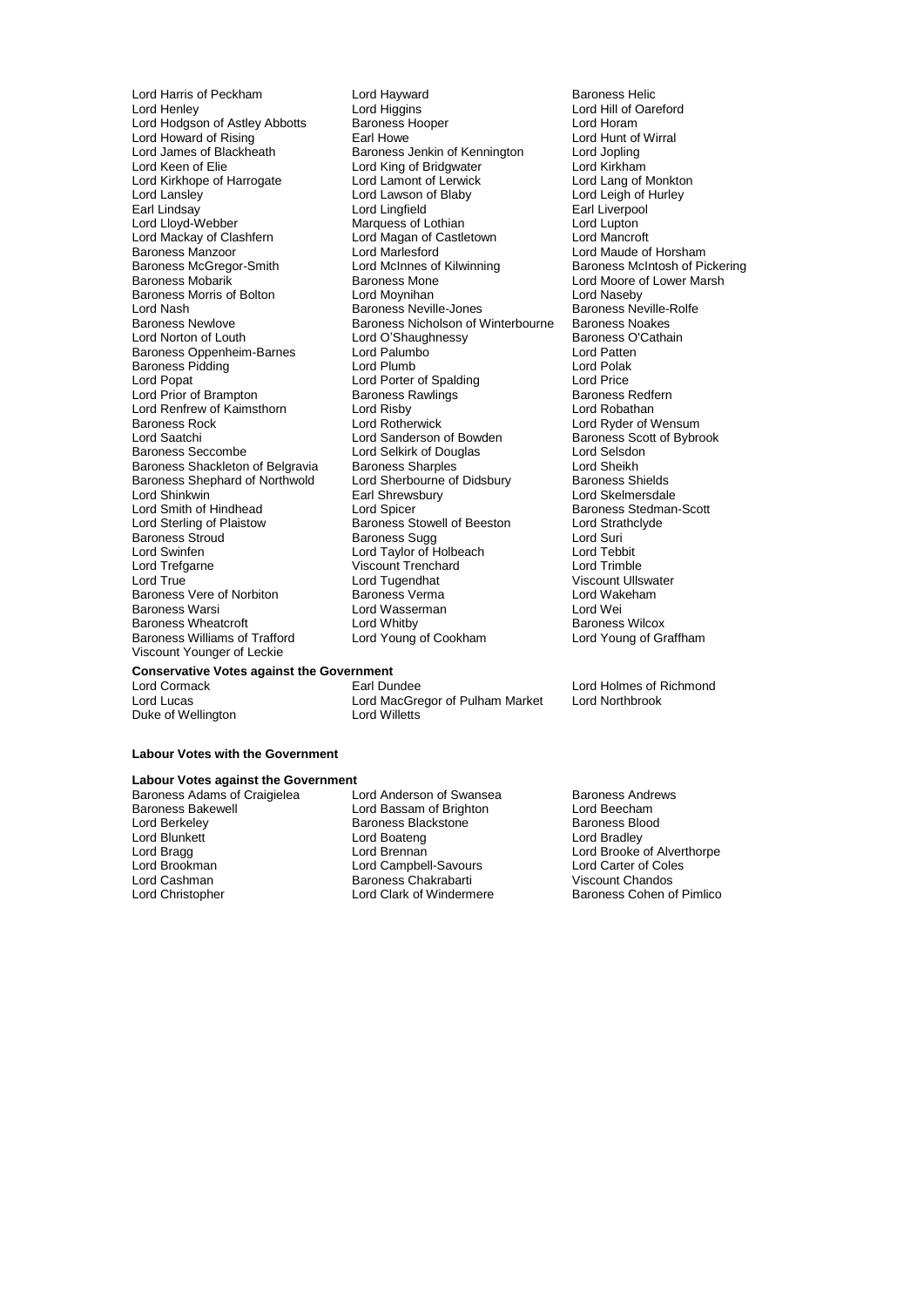Lord Cunningham of Felling Lord Davies of Oldham Lord Davies of St<br>Baroness Dean of Thornton-le-Fylde Baroness Donaghy Lord Donoughue Baroness Dean of Thornton-le-Fylde Baroness Donaghy Lord Donoughue Lord Donoughy<br>Baroness Drake Lord Dubs Lord Dubs Baroness Drake **Lord Clubs** Lord Dubs Lord Elder Lord Elder **Lord Evans of Worcester**<br>
Lord Evans of Watford **Club Baroness Farrington of Ribbleton** Lord Faulkner of Worcester Lord Foster of Bishop Auckland Lord Foulkes of Cumnock Baroness Gale<br>Baroness Gibson of Market Rasen Lord Giddens Colding Baroness Golding Baroness Gibson of Market Rasen Lord Giddens Baroness Golding Baroness Golding Baroness Golding Baroness Golding Baroness Golding Baroness Golding Baroness Golding Baroness Golding Baroness Golding Baroness Golding Barones Lord Gordon of Strathblane<br>Viscount Hanworth Viscount Hanworth **Lord Harris of Haringey Lord Harrison**<br>
Lord Harrison Lord Haworth **Lord Haworth** Baroness Hav Baroness Healy of Primrose Hill Baroness Henig Baroness Healy of Primrose Hilton Baroness Henig Baroness Henig<br>Lord Hollick Baroness Hollis of Heigham Lord Howarth of Newport Baroness Howells of St Davids Lord Hoyle<br>
Lord Hunt of Chesterton Lord Irvine of Lairg Lord Hunt of Chesterton Lord Irvine of Lairg Baroness Jay of Paddington<br>
Lord Jones Baroness Jones of Whitchurch Lord Jordan Lord Jones **Baroness Jones of Whitchurch Baroness Jones of Whitchurch Baroness** Jones of Whitchurch Baroness Kinnock of Holyhead Lord Kinnock Lord Cord Kinkhill<br>
Lord Knight of Wevmouth Baroness Lawrence of Clarendon Lord Layard Lord Knight of Weymouth Baroness Lawrence of Clarendon<br>
Lord Lea of Crondall Lord Lennie Lord Lea of Crondall **Lord Lennie** Lord Lennie Baroness Liddell of Coatdyke<br>
Lord Liddle Lord Lipsey **Baroness Lister of Burtersett** Lord Liddle Lord Lipsey Lord Lipsey Cord Lipsey<br>
Lord MacKenzie of Culkein Lord Mandelson<br>
Lord Livermore Lord MacKenzie of Culkein Lord Mandelson Baroness Massey of Darwen Lord Maxton Lord Mexton Lord McAvoy<br>
Lord McConnell of Glenscorrodale Baroness McIntosh of Hudnall Lord McKenzie of Luton Lord McConnell of Glenscorrodale Baroness M<br>Lord Mendelsohn **blue Contains Lord Monks** Lord Mendelsohn Lord Monks Lord Morris of Handsworth Lord O'Neill of Clackmannan Lord Patel of Bradford Lord Pendry<br>
Baroness Pitkeathley Lord Punt of Highfield Lord Prescott Baroness Prosser Baroness Quin Lord Radice Baroness Ramsay of Cartvale Lord Rea Lord Rea Lord Reid of Lord Reid of Lord Rooker Lord Richard **Lord Robertson of Port Ellen** Lord Rooker<br>
Lord Rosser **Lord Rooker**<br>
Baroness Rovall of Blaisdon Lord Sawver Lord Rosser **Communist Communist Baroness Royall of Blaisdon** Lord Sawyer<br>
Viscount Simon Communist Caroness Smith of Basildon Lord Smith of Leigh Lord Snape Lord Soley Lord Stevenson of Balmacara Lord Stone of Blackheath Lord Tomlinson<br>
Lord Triesman Lord Turnberg Lord Watson of Invergowrie Lord Watts **Lord Watts Corporation Corporation**<br>
Baroness Wheeler **Corporation Corporation**<br>
Baroness Whitaker **Corporation Corporation** Baroness Wheeler The Baroness Whitaker<br>
Lord Williams of Elvel The Lord Woolmer of Leeds Lord Young of Norwood Green

Lord Collins of Highbury **Baroness Corston** Baroness Crawley<br>
Lord Cunningham of Felling **Baroness Corston Baroness Crawley Corstone** Baroness Crawley **Baroness Farrington of Ribbleton Lord Faulkner c**<br>Lord Foulkes of Cumnock **Baroness Gale** Baroness Hollis of Heigham Lord Howarth of Newport<br>Lord Hoyle Lord Hughes of Woodside Baroness Jowell Lord Judd Lord Kennedy of Southwark Lord MacKenzie of Culkein Lord Mandels<br>Lord Maxton Lord McAvoy Lord Murphy of Torfaen **Baroness Ny**<br>
Lord Patel of Bradford **Baroness Nyellon** Lord Plant of Highfield **Lord Prescott**<br>Baroness Quin **Container Container Lord Radice** Baroness Smith of Basildon Lord Turnberg **Baroness Warwick of Undercliffe**<br>
Lord Watts<br>
Lord West of Spithead

Baroness Hayter of Kentish Town<br>Baroness Hilton of Eggardon Baroness Young of Old Scone

#### **Liberal Democrat Votes with the Government**

**Liberal Democrat Votes against the Government** Baroness Bakewell of Hardington Mandeville

Lord Campbell of Pittenweem Lord Cotter Lord Cotter Lord Composition Lord Dhola<br>Baroness Doocey Baroness Falkner of Margravine Lord Fearn Baroness Featherstone Lord Foster of Bath Lord Fox Baroness Garden of Frognal Lord German Lord German Carl Glasgow<br>
Lord Goddard of Stockport Baroness Grender Baroness Hamwee Lord Goddard of Stockport **Baroness Grender** Baroness Hamwee<br>Baroness Humphrevs **Baroness Hammed Baroness Hussein-Ece**<br>Baroness Hussein-Ece Baroness Humphreys **Lord Hussain**<br>Baroness Janke **Baroness** Jolly Baroness Janke<br>
Baroness Kramer<br>
Baroness Kramer<br>
Lord Lee of Trafford<br>
Baroness Ludford<br>
Baroness Ludford

Baroness Bonham-Carter of Yarnbury Baroness Bowles of Berkhamsted Lord Bradshaw Baroness Brinton Lord Bruce of Bennachie Baroness Burt of Solihull Baroness Falkner of Margravine Lord Fearner Cord Fearner Cord Fearner Cord Fox Lord Lee of Trafford

Lord Ashdown of Norton-sub-Hamdon<br>Baroness Barker Lord Beith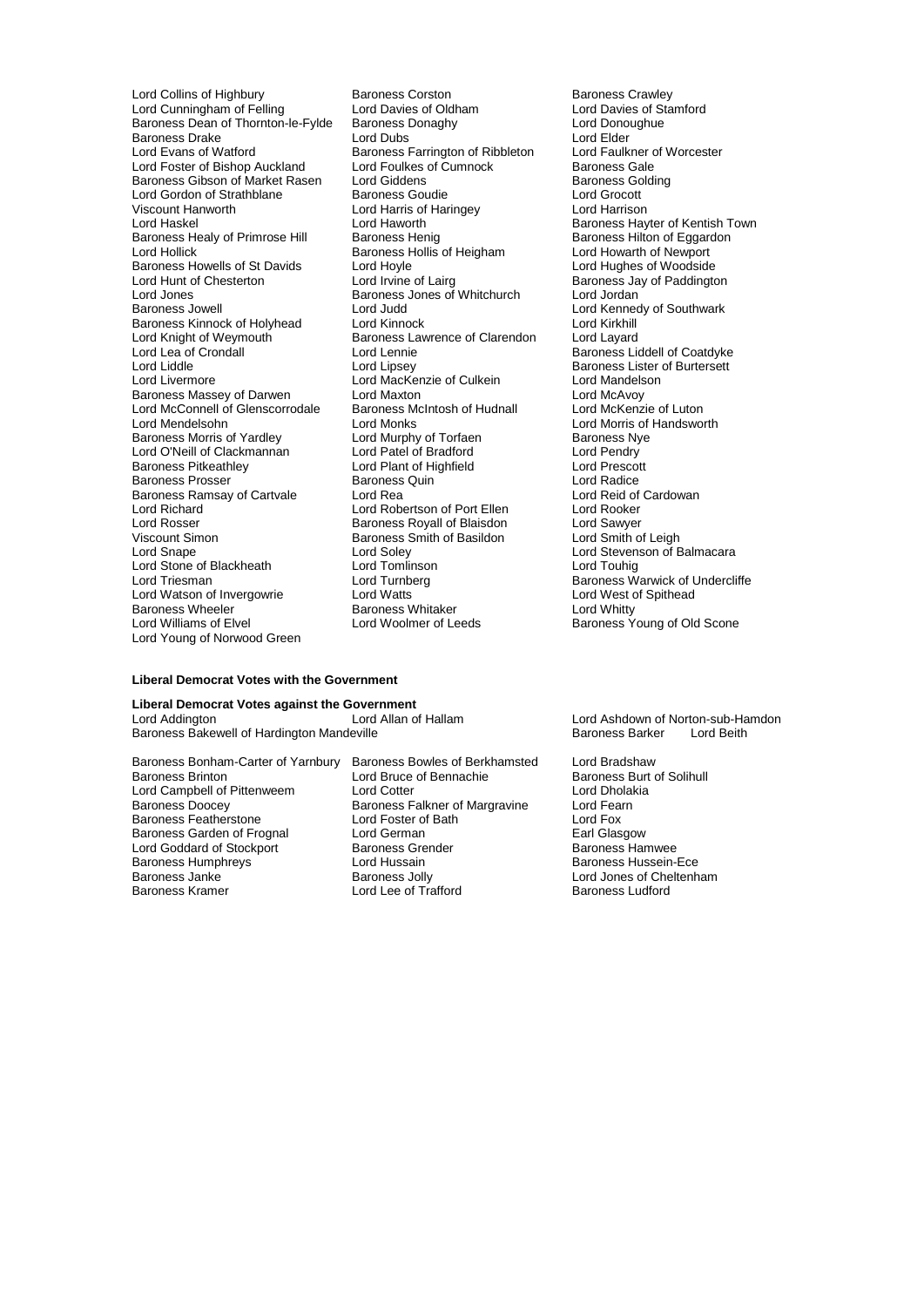- Lord Macdonald of River Glaven Lord Maclennan of Rogart Baroness Maddock<br>
Lord Marks of Henley-on-Thames Lord McNally Cord Machally Baroness Miller of C Lord Newby **Communist Communist Communist Communist Communist Communist Communist Communist Communist Communist Communist Communist Communist Communist Communist Communist Communist Communist Communist Communist Communist** Lord Paddick Lord Palmer of Childs Hill<br>
Baroness Pinnock Lord Purvis of Tweed Baroness Pinnock **Exercise Search Corporation**<br>
Lord Rack Lord Redesdale<br>
Lord Rack Lord Redesdale<br>
Lord Rennard Lord Razzall Lord Redesdale Lord Rennard<br>
Lord Roberts of Llandudno Lord Rodgers of Quarry Bank Lord Scriven Lord Roberts of Llandudno<br>
Lord Roberts of Llandudno<br>
Lord Sharkey Baroness Sheehan Lord Shipley<br>
Lord Sharkey Baroness Sheehan Lord Shipley Lord Sharkey **Baroness** Sheehan Lord Shipley<br>
Lord Shutt of Greetland Baroness Smith of Newnham Lord Smith of Clifton Lord Shutt of Greetland Baroness Smith of Newnham<br>
Lord Steel of Aikwood Lord Stephen Lord Steel of Aikwood Lord Stephen Lord Stoneham of Droxford Lord Storey **Lord Strasburger** Lord Stranell Lord Stunell<br>
Baroness Suttie **Lord Taylor** Lord Taylor Lord Taylor Baroness Suttie Lord Taverne Lord Taylor of Goss Moor Lord Teverson **Lord Thomas of Gresford** Baroness Thomas of Winchester<br>
Baroness Thomas Index Baroness Ther of Enfield Lord Tyler Lord Wallace of Tankerness Lord Wallace of Salt<br>
Lord Watson of Richmond<br>
Lord Wrigglesworth Lord Watson of Richmond
	- Baroness Tyler of Enfield<br>
	Lord Wallace of Saltaire **Baroness Walmsley**
- Lord Marks of Henley-on-Thames Lord McNally **Baroness Miller of Chilthorne Domer**<br>
Lord Newby Baroness Northover **Baroness Not Lord Oates**

## **Crossbench Votes with the Government**<br>Lord Bew

Viscount Craigavon Lord Dykes<br>
Lord Stirrup<br>
Lord Stirrup

## **Crossbench Votes against the Government**

Lord Green of Deddinaton

Lord Aberdare Lord Adebowale Lord Alton of Liverpool Lord Armstrong of Ilminster Lord Best<br>
Lord Bilimoria **Lord Bichard Bilimoria** Lord Brown of Eaton-under-Heywood Baroness Brown of Cambridge Lord Burns<br>
Lord Butler of Brockwell Lord Cameron of Dillington Earl Clancarty Viscount Colville of Culross Earl Cork and Orrery Baroness Coussins Coussing Control of Culross Earl Cork and Orrery Baroness Coussing Department Colville of Culross Earl Cork and Orrery Baroness Coussing Department Core Lord Craig of Radley Baroness D'Souza **Charlette Coronalists Coronalists** Lord Elystan-Morgan Morgan Viscount Falkland<br>
Lord Fellowes **Coronalists Coronalists** Baroness Ford Coronalists Coronalists Coronalists Coronalists Coronalis Lord Fellowes Baroness Ford Lord Greenway Baroness Grey-Thompson Lord Hameed Lord Hannay of Chiswick Earl Hay of Kinnoull **Baroness Hayman** Lord Hope of Craighead Craighead Baroness Howe of Idlicote Lord Hylton **Container Container Container Container Container Container Container Conta**<br>
Lord Judge **Lord Kakkar** Lord Kakkar Lord Kerr of Lord Judge Lord Kakkar Lord Kerr of Kinlochard Lord Mair Countess of Mar Countess of Mar Baroness Masham of Ilton<br>
Baroness Meacher Cord Mountevans Cord Cord O'Donnell Baroness Meacher **Lord Mountevans** Lord O'Donne<br>Baroness O'Loan **Lord Connell Baroness O'Neill of Bengarye** Lord Oxburgh Baroness O'Loan Baroness O'Neill of Bengarve<br>
Lord Pannick<br>
Lord Patel Lord Pannick Lord Patel Lord Patel Baroness Prashar<br>
Lord Rees of Ludlow Lord Ricketts Lord Russell of Liv Lord Rees of Ludlow Lord Ricketts Lord Russell of Liverpool<br>
Viscount Slim Lord Russell of Sumerset Lord St John of Bletso Viscount Slim **Duke of Somerset** Lord St John of Bletso<br>
Baroness Stern **Corporation Corporation**<br>
Lord Trees **Corporation Baroness Valentine** Baroness Stern and Trees and Lord Trees and Baroness Valentine<br>
Lord Walker of Aldringham Lord Warner and Baroness Watkins of

Lord Bilimoria Lord Broers Viscount Brookeborough Lord Cameron of Dillington **Earl Clancarty**<br> **Earl Cork and Orrery Cameron Baroness Coussins** Lord Lisvane Lord Walker of Aldringham Lord Warner Lord Warner Baroness Watkins of Tavistock<br>
Baroness Wolf of Dulwich Lord Wright of Richmond Baroness Young of Hornsey

Baroness Young of Hornsey

### **Bishop Votes with the Government**

**Bishop Votes against the Government<br>Bishop of Durham E** Bishop of St Albans

## **Other Votes with the Government**

Lord Pearson of Rannoch

Lord Browne of Belmont Baroness Cavendish Little Venice Lord Empey<br>Lord Gadhia Little Venice Lord Kalms Lord Gadhia Lord Hay of Ballyore Lord Kalms Lord Maginnis of Drumglass<br>
Lord Stevens of Ludgate<br>
Lord Taylor of Warwick